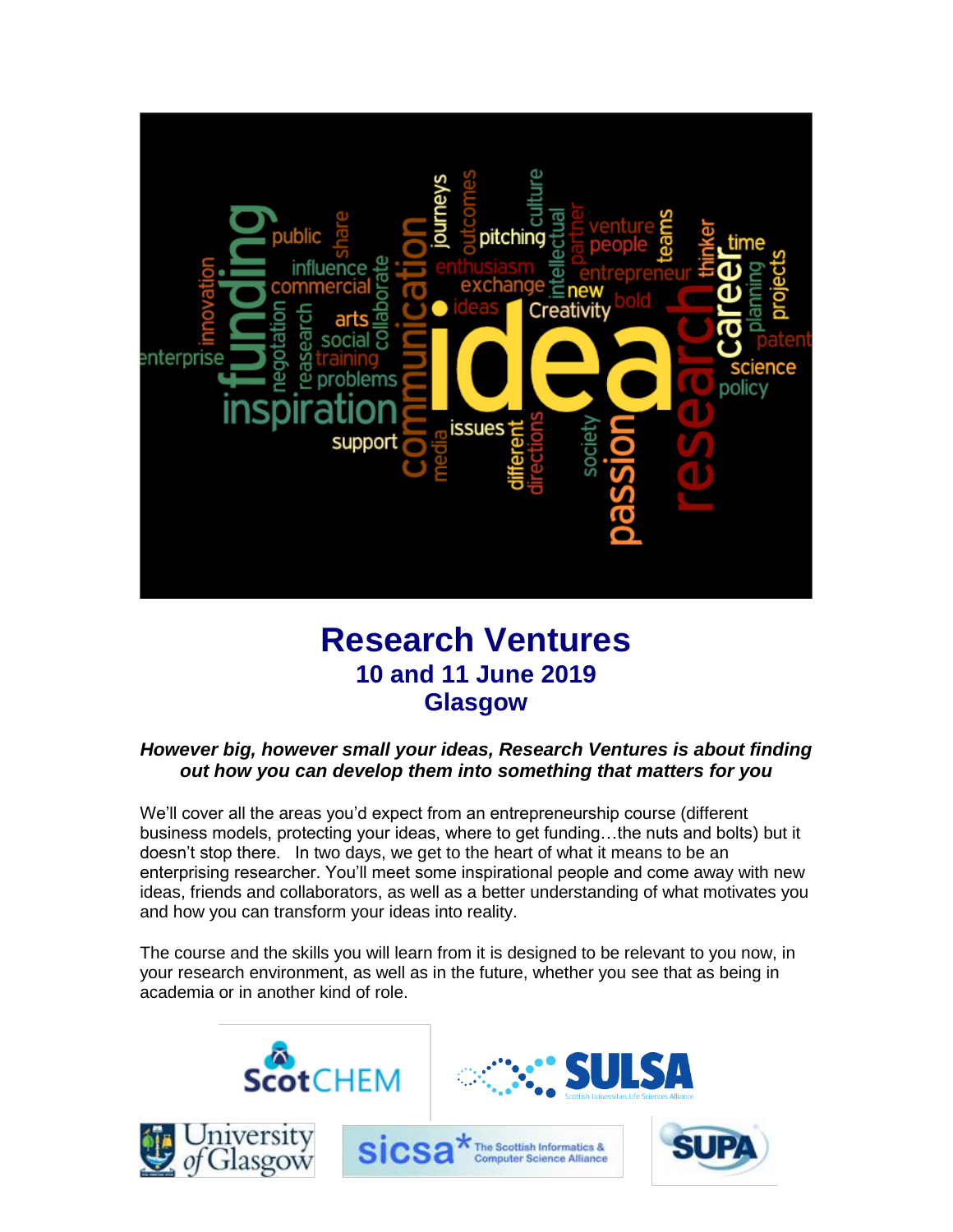#### **Who is it for?**

This course brings together early-career researchers (PGR and postdoctoral) from a wide variety of backgrounds, including physics, computer sciences, engineering, energy, chemistry and earth sciences. It's aimed at researchers with an interest in:

- Exploring the commercial possibilities of a research idea and how your research might attract industrial funding or be used in setting up a spin-out company
- Knowledge exchange, research impact and winning funding for academic career progression
- Future employment in industry
- Collaboration with researchers from other disciplines



#### **What will we be doing?**

The course is a mixture of practical activities and case studies as well as talks from experts and entrepreneurs with inspiring stories and first hand experience of bringing exciting ideas to life. Our speakers will share their knowledge of:

- Creative thinking and what being enterprising means to them
- Business planning and different models of research commercialisation (including spin-outs and licensing)
- How to cost projects and manage finance in a new venture
- Protecting your ideas and intellectual property
- Compelling and convincing communication, that helps you to bring others on board and win funding
- How to inspire and motivate others the skills needed to build strong working relationships, whether you see yourself as working in business or building a research group
- Sources of support, advice and funding
- Resilience and how to deal with set-backs
- Networking how to make this fun, useful and interesting, rather than something you dread!

#### **Tutor and guests**



## **Alison Gray, Founder and Director of Skillfluence**

Director of Skillfluence, Alison Gray is a training designer, facilitator, speaker and coach specialising in the business skills and professional attributes of successful scientists and technical specialists. While living in the San Francisco Bay area Alison studied cutting edge Training Design at UC Berkeley, Collaborative Leadership at the American Management Association and Lean Startup methodology at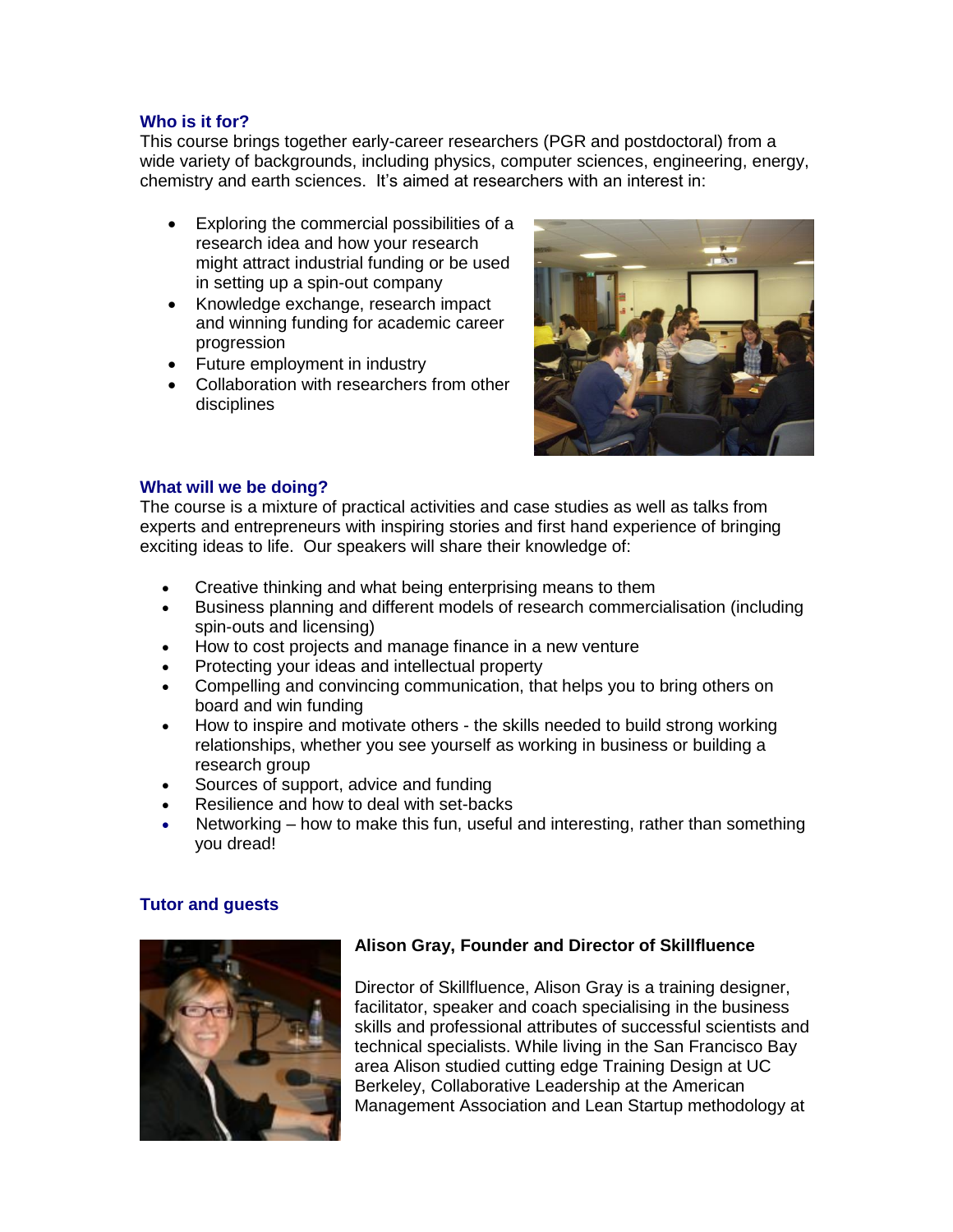Stanford University. The Skillfluence mission is to do our part to advance scientific discovery and the commercialisation of research. We do this by creating and delivering training and development programmes that equip scientists and researchers with essential entrepreneurial and professional skills.

**Other speakers and guests** include patent attorneys, venture capitalists, entrepreneurs and academic staff involved in spin-outs and other forms of commercialisation.

# **Venue, travel and accommodation**

The course is free and takes place at The University of Glasgow. For anyone coming from outside of Glasgow, you will need to organize your own accommodation and claim back costs via your own institution or research pool. The [Argyll Hotel and Guest House](http://www.argyllhotelglasgow.co.uk/) is close by and people have stayed there in previous years. To reach the University of Glasgow from Queen Street Station, you can take the Underground to Kelvinbridge Station (about 10min) and from there it's a 10min walk to the Sir Charles Wilson Building. You should claim back travel expenses from your home institution or research pool. Please arrive no later than 10.30am on day one. We will finish by 4.30pm on day two. We will provide dinner on the evening of 10 June.